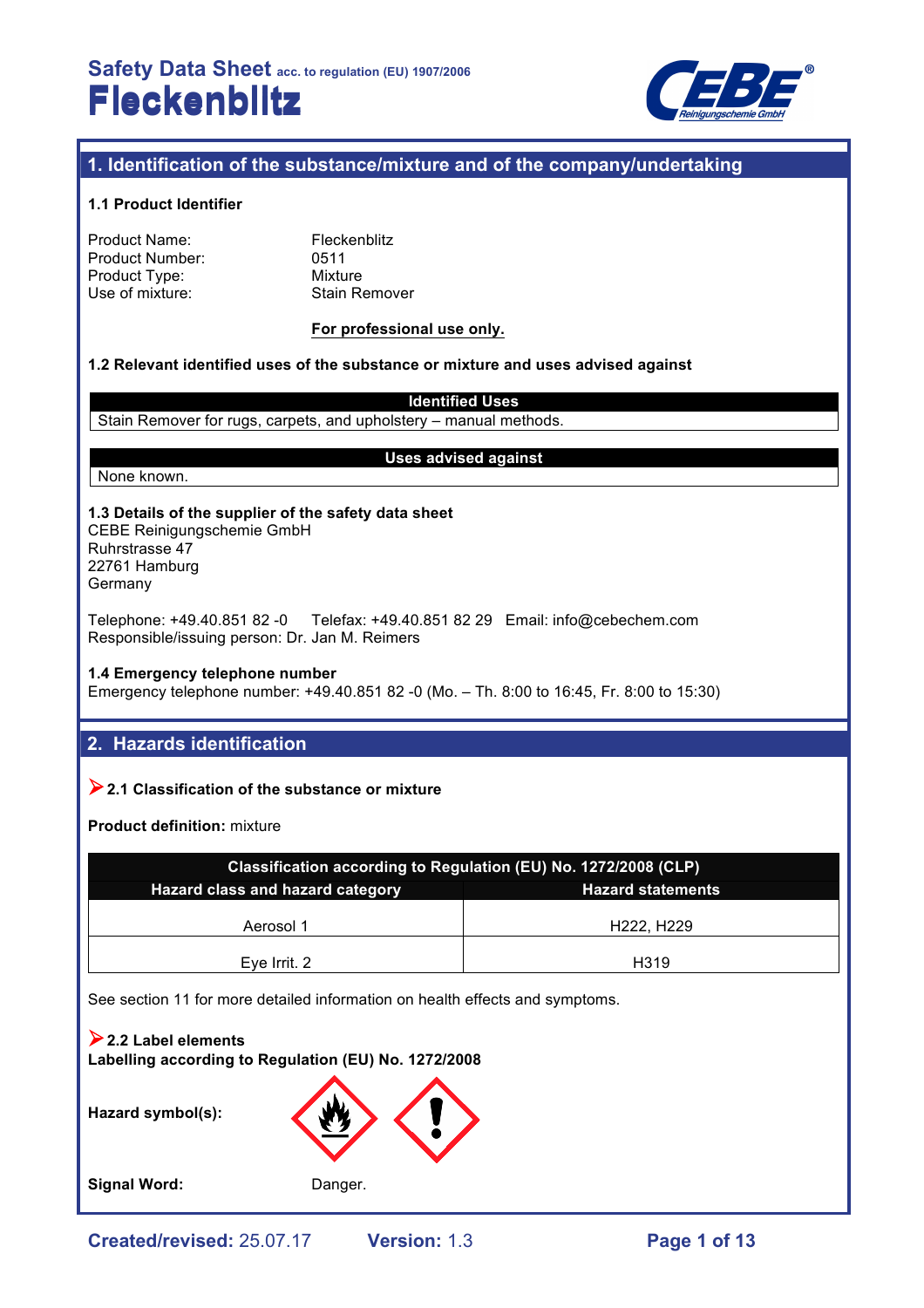

| <b>Hazard Statements:</b>        | H <sub>222</sub>                                       | Extremely flammable aerosol.                                                                                                                                                                       |
|----------------------------------|--------------------------------------------------------|----------------------------------------------------------------------------------------------------------------------------------------------------------------------------------------------------|
|                                  | H <sub>229</sub><br>H319<br><b>EUH066</b><br>cracking. | Pressurised container: may burst if heated.<br>Causes serious eye irritation.<br>Repeated exposure may cause skin dryness or                                                                       |
| <b>Precautionary Statements:</b> |                                                        |                                                                                                                                                                                                    |
| <b>Prevention:</b>               | P <sub>102</sub><br>P210                               | Keep out of reach of children.<br>Keep away from heat/sparks/open flames/hot<br>surfaces. - No smoking.                                                                                            |
|                                  | P211                                                   | Do not spray on an open flame or other ignition<br>source.                                                                                                                                         |
|                                  | P251                                                   | Pressurized container: Do not pierce or burn, even<br>after use.                                                                                                                                   |
|                                  | P260<br>P264<br>P271<br>P280                           | Do not breathe spray.<br>Wash hands thoroughly after handling.<br>Use only outdoors or in a well-ventilated area.<br>Wear protective gloves/protective clothing/eye<br>protection/face protection. |
| <b>Reaction:</b>                 | P305+P351+P338                                         | IF IN EYES: Rinse cautiously with water for several<br>minutes. Remove contact lenses, if present and<br>easy to do. Continue rinsing.                                                             |
|                                  | $P337 + P313$                                          | If eye irritation persists: Get medical<br>advice/attention.                                                                                                                                       |
| Storage:                         | P403<br>P410+P412                                      | Store in a well-ventilated place.<br>Protect from sunlight. Do no expose to temperatures<br>exceeding 50 °C/122°F.                                                                                 |
| Disposal:                        | P <sub>501</sub>                                       | Dispose of contents/container in problem waste<br>disposal facility.                                                                                                                               |

**Additional labelling elements:** Pressurized container. Protect from sunlight and temperatures above 50°C (i.e. electric lights). Keep away from sources of ignition. Do not smoke. Do not spray on a naked flame or any incandescent material. Do not force open or burn even after use. Do not spray in eyes. Keep out of reach of children. Use only according to purpose. Only give completely emptied box in the collection of recyclable materials.

## **2.3 Other hazards**

**Other hazards that do not lead to a classification:** Not applicable.

## **3. Composition/information on ingredients**

### **3.2 Mixtures**

| <b>Hazardous</b><br><b>Components</b> | <b>Identifiers</b>               | $Wt.-%$     | <b>Classifcation</b><br>(EU) 1272/2008       |
|---------------------------------------|----------------------------------|-------------|----------------------------------------------|
| Propellant                            | EG: 270-681-9<br>CAS: 68476-40-4 | $25 - 50\%$ | Flam. Gas 1, H220<br>Liquef. Gas, H280       |
| n-Butylacetate                        | $EG: 204-658-1$<br>CAS: 123-86-4 | $15 - 25%$  | Flam. Liq. 3, H226<br><b>STOT SE 3, H336</b> |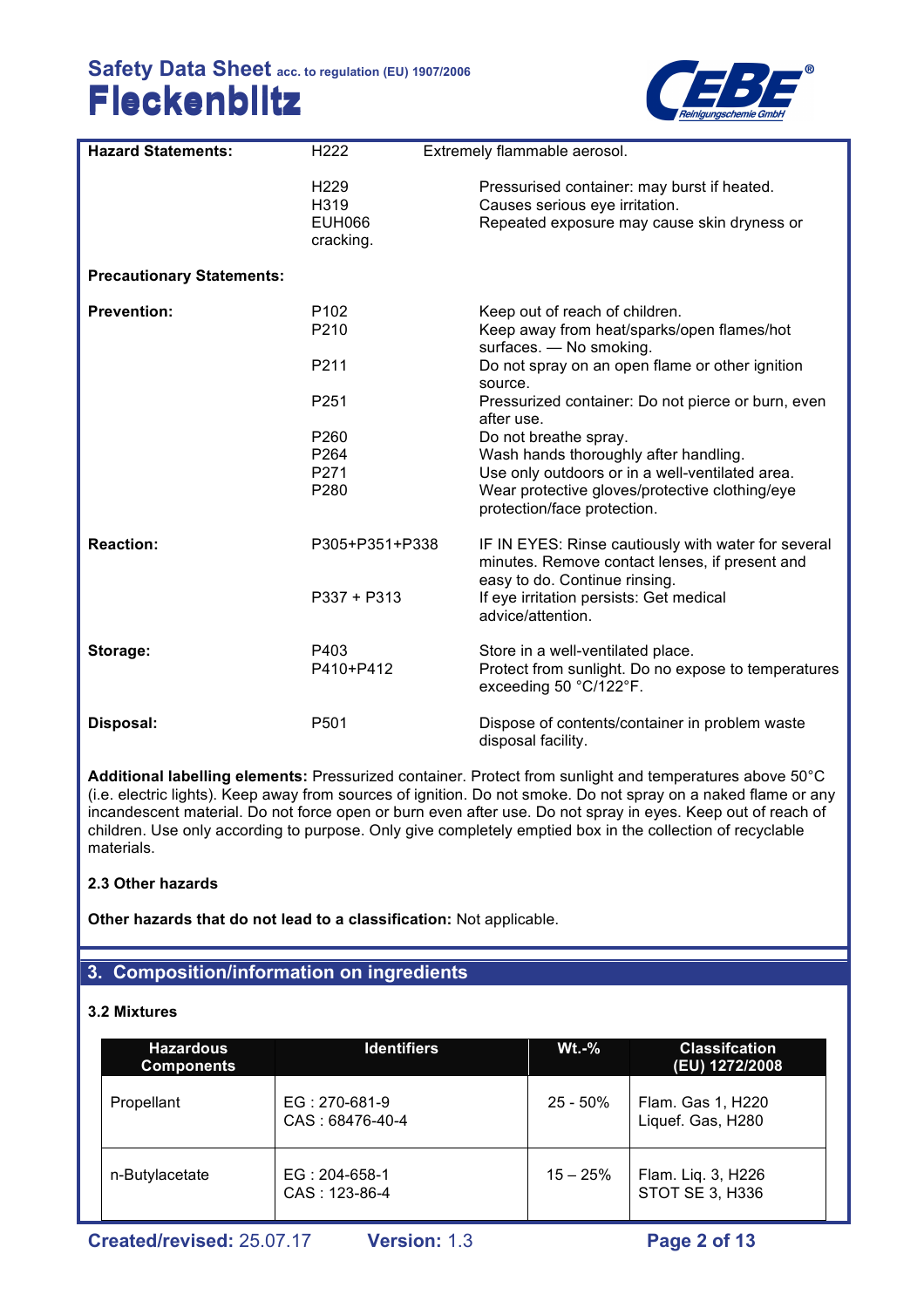

| Ethanol                                                      | REACH #: 01-2119457610-43<br>EG: 200-578-6<br>CAS: 64-17-5<br>Index: 603-002 00-5 | $15 - 25\%$ | Flam. Liq. 2, H225<br>Eye Irrit. 2, H319                                             |
|--------------------------------------------------------------|-----------------------------------------------------------------------------------|-------------|--------------------------------------------------------------------------------------|
| Hydrocarbons, C9-<br>C11, n-alkanes,<br>isoalkanes, cyclenes | REACH#: 01-2119463258-33<br>EG: 919-857-5                                         | $5 - 15%$   | Flam. Liq. 3, H226<br>STOT SE3, H336<br>Asp. Tox. 1, H304                            |
| Hydrocarbons, C9-<br>C11, isoalkanes,<br>cycloalkanes        | REACH#: 01-2119480153-44<br>EG: 920-134-1                                         | $5 - 15%$   | Flam. Liq. 3, H226<br>STOT SE3, H336<br>Asp. Tox. 1, H304<br>Aquatic Chronic 2, H411 |

See section 16 for the full wording of the above mentioned H- statements.

At the time of creation of this data sheet no further ingredients were classified as hazardous to health or environment or were contained in concentrations that did not mandate their mention in this section.

## **4. First aid measures**

**Eye contact:** Immediately flush eyes with plenty of water, occasionally lifting the upper and lower eyelids. Check for and remove any contact lenses. Continue to rinse for at least 10 minutes. Get medical attention if adverse health effects persist or are severe.

**Inhalation:** Remove victim to fresh air and keep at rest in a position comfortable for breathing. In the absence or irregular breathing, or if respiratory arrest occurs provide artificial respiration by trained personnel or oxygen. For the first person providing aid it can be dangerous to give mouth-to-mouth resuscitation. Get medical attention if adverse health effects persist or are severe. If unconscious, place in recovery position and seek immediate medical attention. Maintain an open airway. Loosen tight clothing (eg. collar, tie, belt, or waistband).

**Skin contact:** Flush contaminated skin with plenty of water. Remove contaminated clothing and shoes. Continue to rinse for at least 15 minutes. Get medical attention if adverse health effects persist or are severe. Wash clothing before reuse. Thoroughly clean shoes before reuse.

**Ingestion:** Wash out mouth with water. Do not induce vomiting unless directed to do so by medical personnel. Get medical attention if symptoms occur.

**Protection of first-aiders:** No action shall be taken involving any personal risk or without suitable training. For the first person providing aid it can be dangerous to give mouth-to-mouth resuscitation.

### **4.2 Most important symptoms and effects, both acute and delayed**

### **Potential acute health effects**

**Eye contact:** No known significant effects or critical hazards. **Inhalation:** No known significant effects or critical hazards. **Skin contact:** No known significant effects or critical hazards. **Ingestion:** No known significant effects or critical hazards.

### **Signs / symptoms of overexposure**

**Eye contact:** Adverse symptoms may include the following: irritation, reddening. **Inhalation:** Adverse symptoms may include: respiratory tract irritation, coughing. **Skin contact:** No specific data.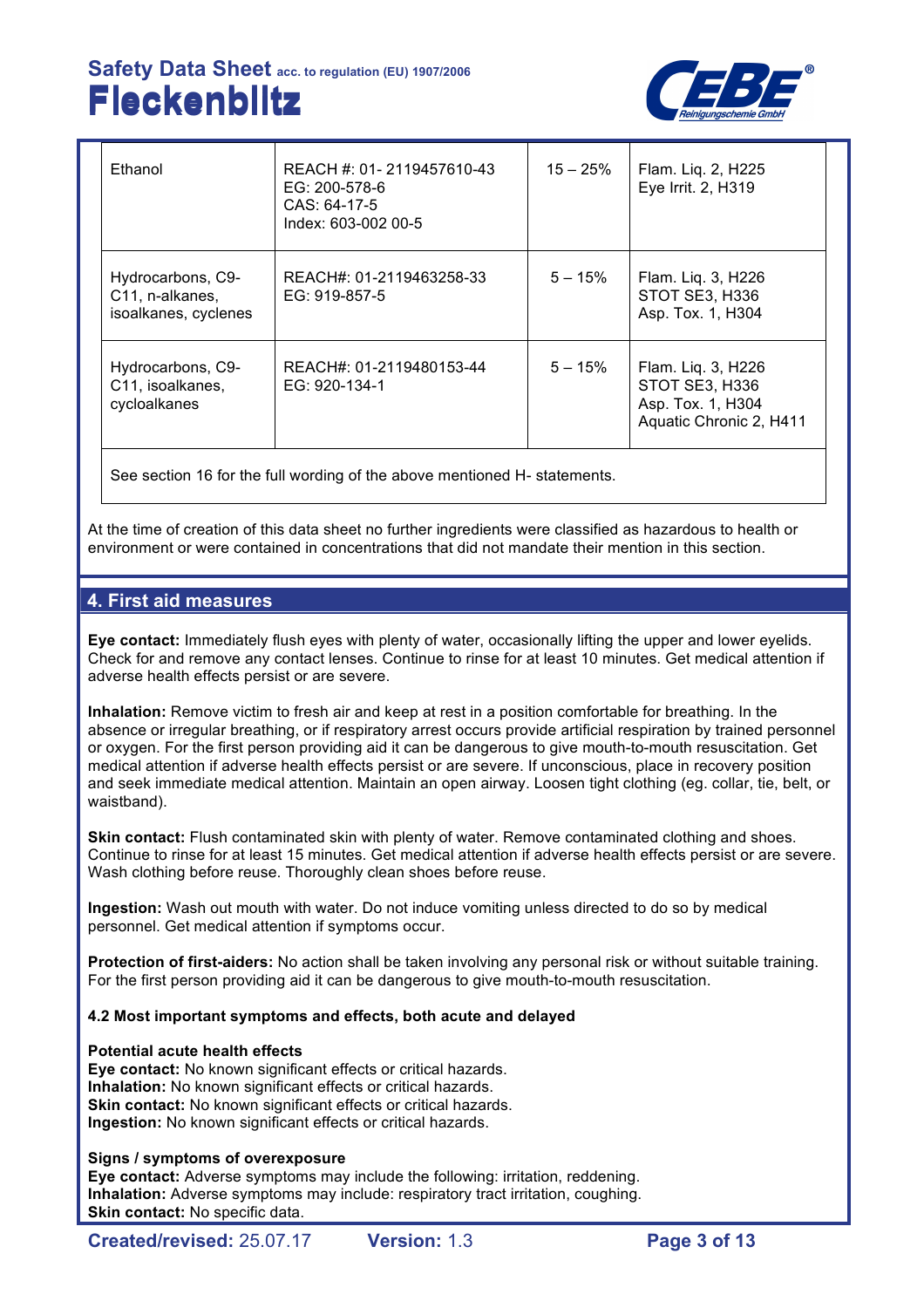

**Ingestion:** No specific data.

### **4.3 Indication of any immediate medical attention and special treatment needed**

**Indications for the physician:** Treat symptomatically. If larger amounts have been swallowed or inhaled consult specialist for poisoning.

**Special treatement:** No special treatment.

## **5. Fire fighting measures**

### **5.1 Extinguishing media**

**Suitable extinguishing media:** Use an extinguishing agent suitable for the surrounding fire.

**Unsuitable extinguishing media:** None known.

### **5.2 Special hazards arising from the substance or mixture**

**Hazards from the substance or mixture:** Flammable aerosol. Fire or if heated, a pressure increase occurs and the container may burst, causing an explosion hazard. Gas may accumulate in low or confined areas or travel a considerable distance to source of ignition and spread causing a flashback with a fire or explosion. In case of fire bursting aerosol containers may fly with great speed. Runoff to sewer may create fire or explosion hazard.

**Hazardous combustion products: Decomposition products may include the following materials:**  Carbon dioxide, carbon monoxide.

### **5.3 Advice for firefighters**

**Special precautions for fire- fighters:** In case of fire the scene cordon immediately removing all persons from the danger area. No action shall be taken involving any personal risk or without suitable training. Move containers from fire area if safe to do so. Spray fire-exposed containers with water to cool.

**Special protective equipment for firefighters:** Fire fighters should wear proper protective equipment.

## **6. Accidental release measures**

### **6.1 Personal precautions, protective equipment, and emergency procedures**

**For persons that are not emergency technicians:** No action shall be taken involving any personal risk or without suitable training. Evacuate surrounding areas. Keep unnecessary and unprotected personnel from entering. In case of aerosol cans being ruptured, take care from the rapid escape of the pressurized contents and propellant. Shut off all ignition sources. Avoid flares, smoking or flames in hazard area and breathing vapor or mist. Ensure adequate ventilation. In case of insufficient ventilation wear suitable respiratory equipment. Put on appropriate personal protective equipment. In case of insufficient ventilation wear suitable respiratory equipment. Put on appropriate personal protective equipment.

**For first aid personel in case of emergency:** If protective equipment/clothing is needed in case of accidental release, Section 8 should be consulted for appropriate and inappropriate materials. See section 8 for further information on hygiene measures.

### **6.2 Environmental precautions**

Avoid the proliferation and dispersal of spilled material and contact with soil, waterways, drains, and sewers. Inform the relevant authorities if the product has caused environmental pollution (sewers, waterways, soil or air).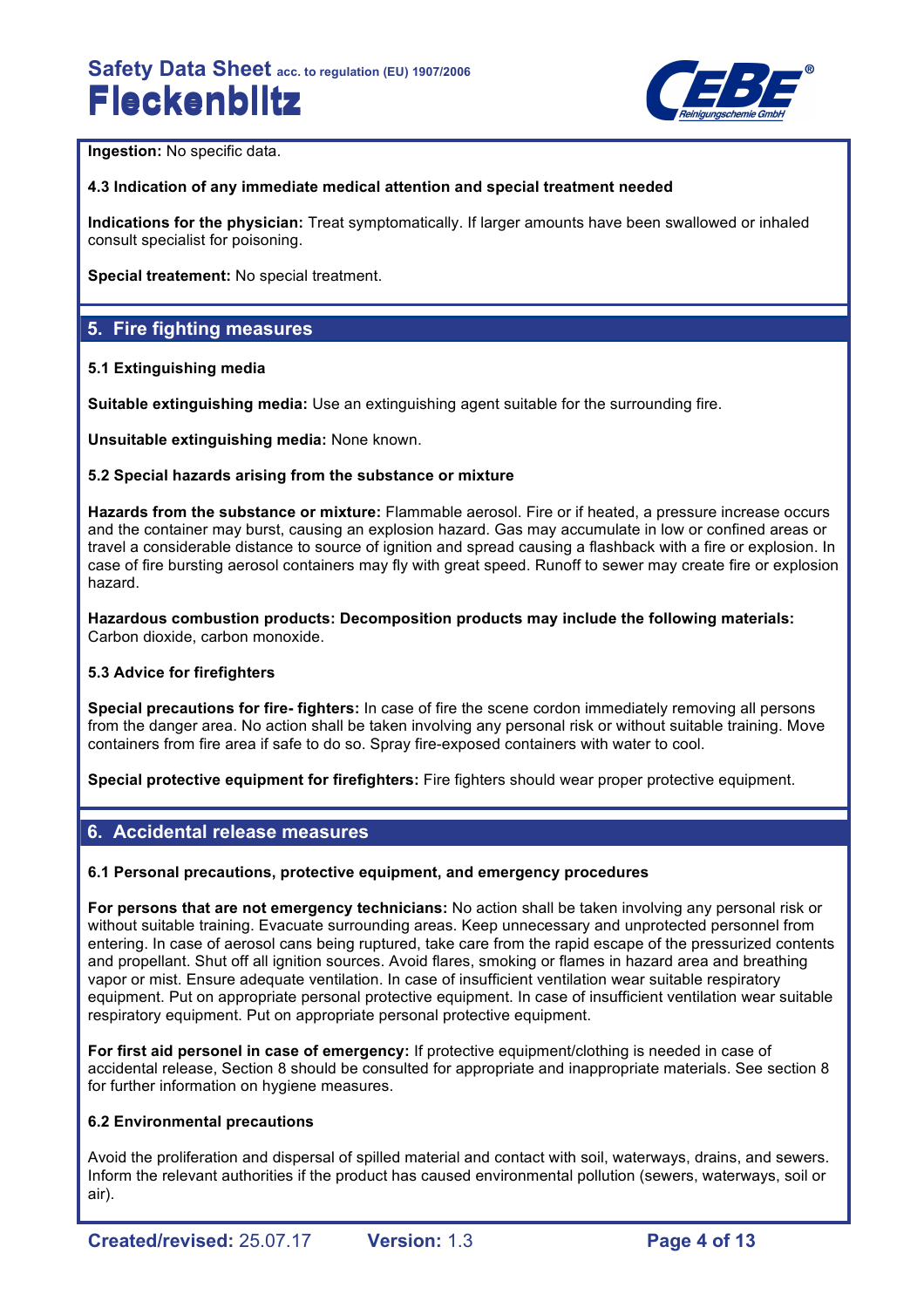

### **6.3 Methods and material for containment and cleaning up**

**Small amounts:** Absorb with inert material and keep in suitable disposal containers.

**Large amounts:** Large spill: avoid entry into sewers, water courses, basements, or confined areas.Collect spilt material using non-flammable absorption agent (eg. sand, earth, vermiculite or diatomaceous earth) and hand it in for disposal according to local regulations in an appropriate container (see section 13).

#### **6.4 Reference to other sections**

See section 1 for contact information in case of emergency. See section 8 for information regarding personal protective equipment. See section 13 for further information about waste treatment/disposal.

# **7. Handling and storage**

The information in this section contains generic advice and guidance. The list of Identified Uses in Section 1 should be consulted for any exposure scenario or when exposure scenarios on the available applicationspecific information.

#### **7.1 Precautions for safe handling**

**Protective measures:** Put on appropriate (see section 8) protective gear. Pressurized container. Protect from sunlight and temperatures above 50°C. Do not force open or burn even after use. Do not ingest. Avoid contact with eyes, skin and clothing. Avoid breathing gas. Avoid breathing vapor or mist. Use only with adequate ventilation. In case of insufficient ventilation wear suitable respiratory equipment. Store away from heat, sparks, open flame or any other ignition sources. Empty containers retain product residue and can be dangerous.

**Advice on general occupational hygiene:** Eating, drinking and smoking should be prohibited in areas where this material is handled, stored and processed. After use or contact with the substance immediately wash hands and face especially before eating, drinking and smoking. Remove contaminated clothing and protective equipment before entering eating areas. See Section 8 for additional information on hygiene measures.

#### **7.2 Conditions for safe storage, including any incompatibilities**

Do not store above the following temperature: 25 °C (77 °F). Store in accordance with local regulations. Store in a separate and approved area. Protect from direct sunlight. Store in a dry, cool and well-ventilated area, away from incompatible materials (see section 10) and do not store with food and drink. Remove all sources of ignition. Use appropriate container to avoid environmental contamination.

### **7.3 Specific end use(s)**

**Recommendations:** No information available.

## **8. Exposure controls/personal protection**

The information in this section contains generic advice and guidance. The list of Identified Uses in Section 1 should be consulted for any exposure scenario or when exposure scenarios on the available applicationspecific information.

### !**8.1 Control parameters**

#### **Occupational exposure limit values**

**Name of substance Exposure limit value**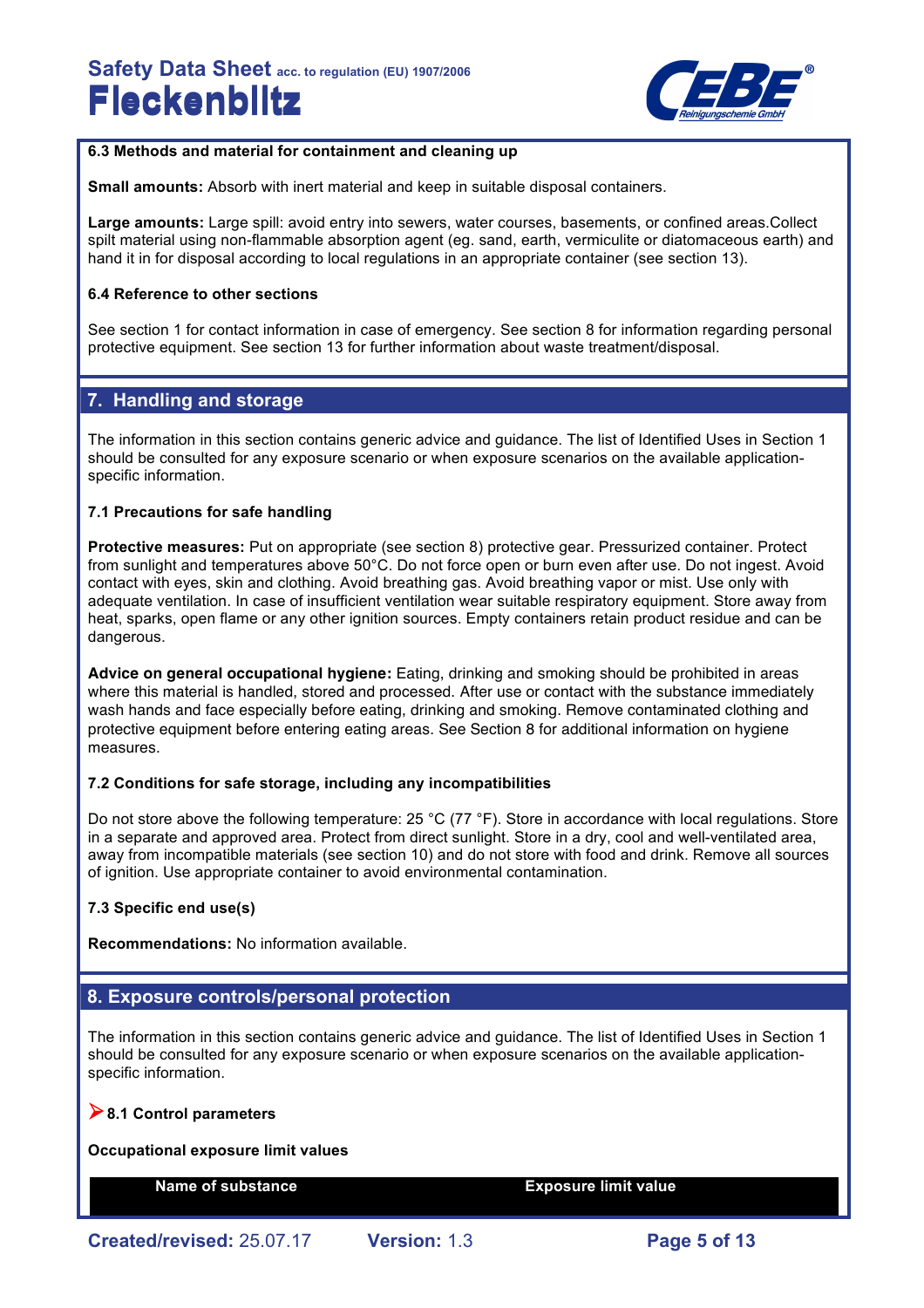

| Propellant     | WEL<br>1000 ppm $(V / V)$ , exceeding a factor of 4 (II)                                                                                                                                                               |
|----------------|------------------------------------------------------------------------------------------------------------------------------------------------------------------------------------------------------------------------|
| n-Butylacetate | WEL<br>20 ml/m <sup>3</sup>                                                                                                                                                                                            |
| Ethanol        | WEL (Germany, 8/2010).<br>Short term value: 1920 mg/m <sup>3</sup> 15 Minute(n). Short term value:<br>1000 ppm 15 Minutes. Shift average value: 960 mg/m <sup>3</sup> 8 hours.<br>Shift average value: 500 ppm 8 hours |

### **Recommended monitoring procedures**

If this product contains ingredients with exposure limits, monitoring procedures are personal, (related to workplace) or biological monitoring may be required to determine the effectiveness of the ventilation or other control measures and / or the necessity to use respiratory protective equipment. Reference should be made to European Standard EN 689 for methods for the assessment of exposure by inhalation to chemical agents and national guidance documents for methods for the determination of hazardous substances.

### **Derived effect concentrations**

No Derived No Effect Levels (DNEL) – values available.

### **Predicted effect concentrations**

No Predicted No Effect Concentrations (PNEC) available.

### **8.2 Limitation and monitoring of exposure**

**Appropriate technical controls:** Use only with adequate ventilation.

### **Personal protective measures**

**Hygiene measures:** After handling chemical products and at the end of the working day as well as before eating, smoking and using the toilet thoroughly wash hands, forearms and face. Select appropriate techniques to remove potentially contaminated clothing. Wash contaminated clothing before reusing. Ensure that eyewash stations and safety showers are close to the work area.

**Eye protection / face protection (EN 166):** when a risk assessment indicates this is necessary, goggles should be worn that meet an approved standard to avoid exposure to liquid splashes, mists or dusts.

**Hand protection (EN 374):** when handling chemical products chemical-resistant, impervious gloves complying with an approved standard must be used when a risk assessment indicates this is necessary.

**Skin protection (EN 14605):** Before handling this product the personal protective equipment should be selected on the basis of the task and the associated risks to be carried out and approved by a specialist.

**Other skin protection:** Appropriate footwear and any additional skin protection measures based on the task being performed and the risks involved and should be approved by a specialist.

**Respiratory protection (EN 143, 14387):** With danger of inhaling: Half mask with combination filter for organic vapors and particles. If workers are exposed to concentrations above the exposure limit, they must use appropriate, certified respirators.

### **Thermal hazards:** Not applicable.

**Delimitation and monitoring of the environmental exposition:** Emissions from ventilation or work process equipment should be checked to ensure they comply with the requirements of environmental protection legislation. In some cases, fume scrubbers, filters or engineering modifications to the process equipment will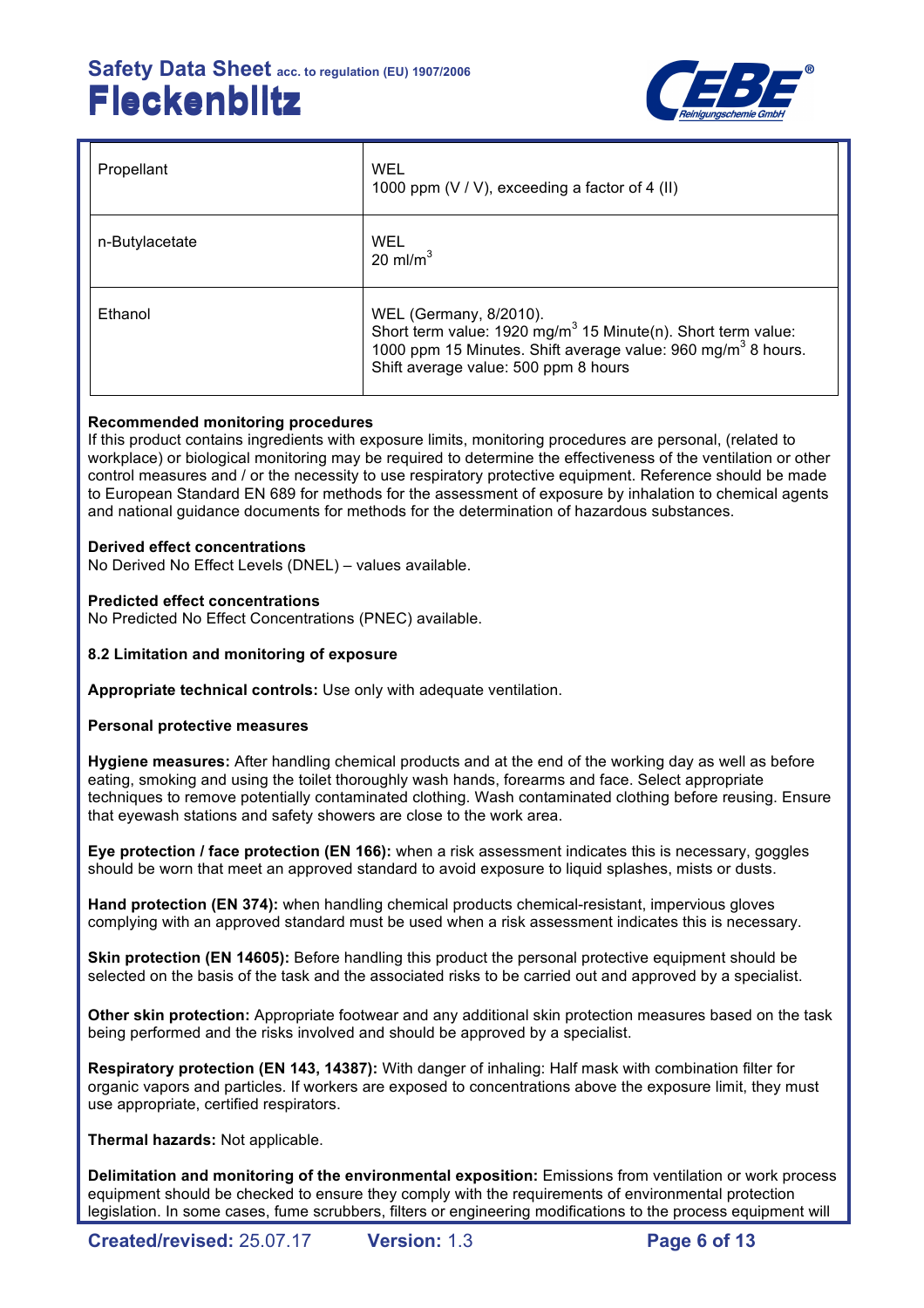

be necessary to reduce emissions to acceptable levels. **9. Physical and chemical properties** !**9.1 Information on basic physical and chemical properties a) Appearance: Form:** aerosol **Color:** colorless **b) Odor:** like solvent **c) Odor threshold:** Not applicable and/or not determined for this mixture **d) pH:** Not applicable **e) Freezing/melting point:** Not applicable and/or not determined for this mixture **f) Boiling point/boiling range:** Not applicable and/or not determined for this mixture **g) Flash point:** < 0°C **h) Evaporation rate:** Not applicable and/or not determined for this mixture **i) Flammability (solid, gas):** Not applicable and/or not determined for this mixture **j) Upper/lower explosion limit:** Not applicable and/or not determined for this mixture **k) Vapor pressure:** Not applicable and/or not determined for this mixture **l) Relative vapor density:** Not applicable and/or not determined for this mixture **m) Density:**  $0.73$  g/cm<sup>3</sup> at  $20^{\circ}$ C **n) Solubility** easily soluble in the following substances: hydrocarbon solvents **o) partition coefficient:** n-octanol/water: Not applicable and/or not determined for this mixture **p) Ignition temperature:** Not applicable and/or not determined for this mixture **q) Thermal decomposition:** Not applicable and/or not determined for this mixture **r) Viscositiy, dynamic:** Not applicable and/or not determined for this mixture **s) Explosive properties:** Not applicable and/or not determined for this mixture **t) Oxidizing properties:** Not applicable and/or not determined for this mixture **9.2 Other information**

No further information available.

# **10. Stability and reactivity**

#### **10.1 Reactivity**

No specific data for this product or its ingredients are available.

**10.2 Chemical stability** The product is stable.

**Created/revised:** 25.07.17 **Version:** 1.3 **Page 7 of 13**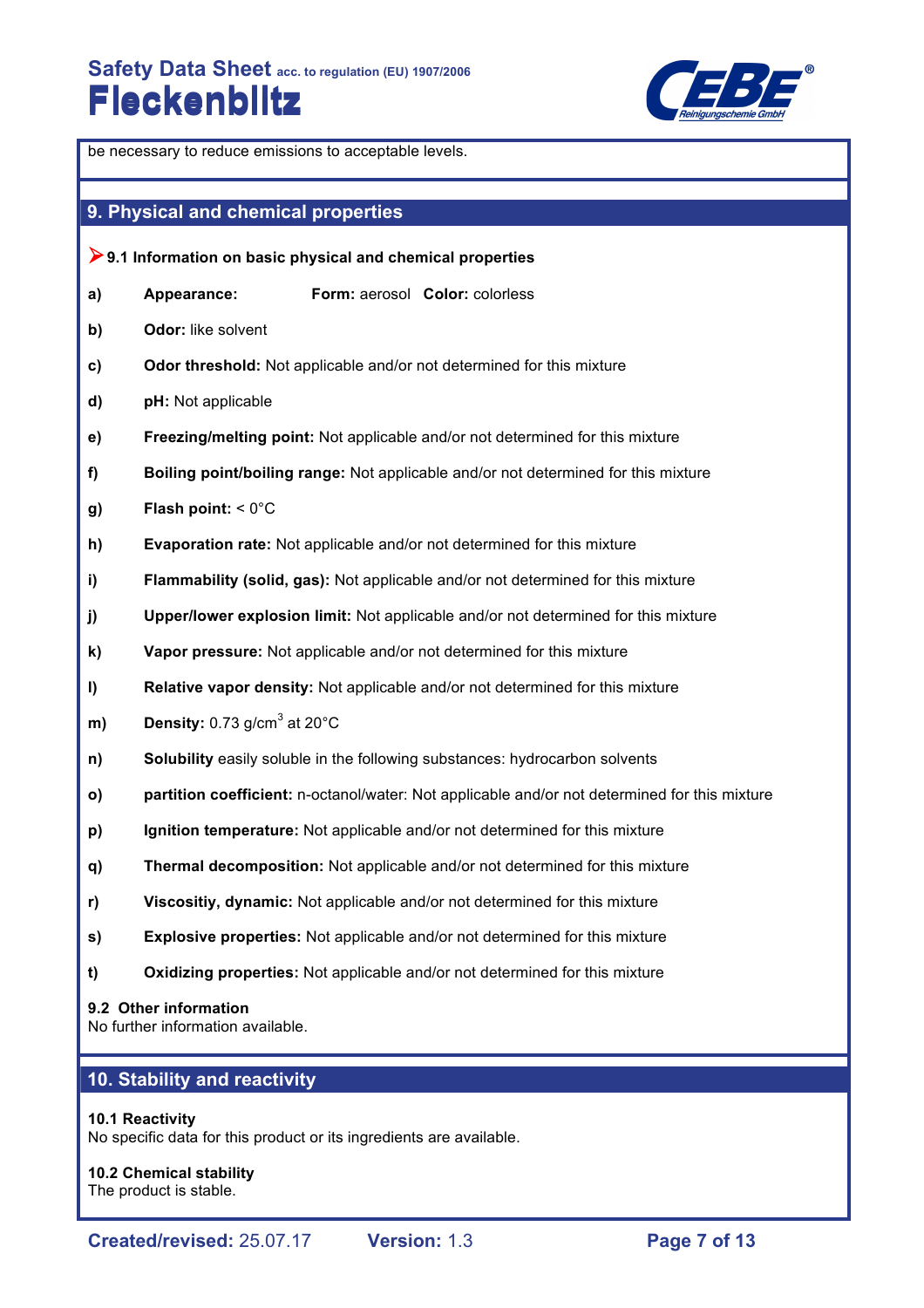

### **10.3 Possibility of hazardous reactions**

Under normal storage conditions and under normal use will not occur dangerous reactions.

#### **10.4 Conditions to avoid**

All possible sources of ignition (spark or flame). Do not pressurize containers or cut, weld, braze, solder, drill, grind them or expose them to heat or sources of ignition.

#### **10.5 Incompatible materials**

No specific data available.

#### **10.6 Hazardous decomposition products**

Under normal conditions of storage and use, hazardous decomposition products should not be produced.

## **11. Toxicological information**

## !**11.1 Information on toxicological effects**

#### **a) acute toxicity:**

| Name of<br><b>Substance</b>                                 | <b>Result</b>                                              | <b>Species</b>       | <b>Dose</b>                                 | <b>Exposition</b> |
|-------------------------------------------------------------|------------------------------------------------------------|----------------------|---------------------------------------------|-------------------|
| n-Butylacetate                                              | $LD_{50}$ Oral<br>$LC_{50}$ Inhalative<br>$LD_{50}$ Dermal | Rat<br>Rat<br>Rabbit | 13,100 mg/kg<br>$>21$ mg/l<br>>17,600 mg/kg | 4 hours           |
| Ethanol                                                     | $LD_{50}$ Oral<br>$LD_{50}$ Dermal<br>$LC_{50}$ Inhalative | Rat<br>Rat<br>Rabbit | >2,000 mg/kg<br>>2,000 mg/kg<br>$>20$ mg/l  | 4 hours           |
| Hydrocarbons, C9-C11,<br>n-alkanes, isoalkanes,<br>cyclenes | $LD_{50}$ Oral<br>$LC_{50}$ Inhalative<br>$LD_{50}$ Dermal | Rat<br>Rat<br>Rabbit | >5,000 mg/kg<br>$>5$ mg/kg<br>>5,000 mg/kg  |                   |
| Hydrocarbons, C9-C11,<br>isoalkanes,<br>cycloalkanes        | $LD_{50}$ Oral<br>$LD_{50}$ Inhalative<br>$LD_{50}$ Dermal | Rat<br>Rat<br>Rabbit | >5,000 mg/kg<br>$>5$ mg/kg<br>>5,000 mg/kg  |                   |

**Conclusion/Summary:** Not determined for this mixture.

#### **b) Irritation to skin; c) Irritation to eyes; d) Sensitisation**

| <b>Name of</b><br><b>Substance</b> | <b>Result</b>                                                                                                     | <b>Species</b> | <b>Points</b>                                        | <b>Exposition</b>            | <b>Observation</b>            |
|------------------------------------|-------------------------------------------------------------------------------------------------------------------|----------------|------------------------------------------------------|------------------------------|-------------------------------|
| n-Butylacetate                     | Skin: Repeated<br>exposure may<br>cause skin dryness<br>or cracking. Affects<br>skin degreasing<br>Eyes: Mild eye | Rabbit         | $\overline{\phantom{0}}$<br>$\overline{\phantom{0}}$ | $\qquad \qquad \blacksquare$ | $\overline{\phantom{0}}$<br>- |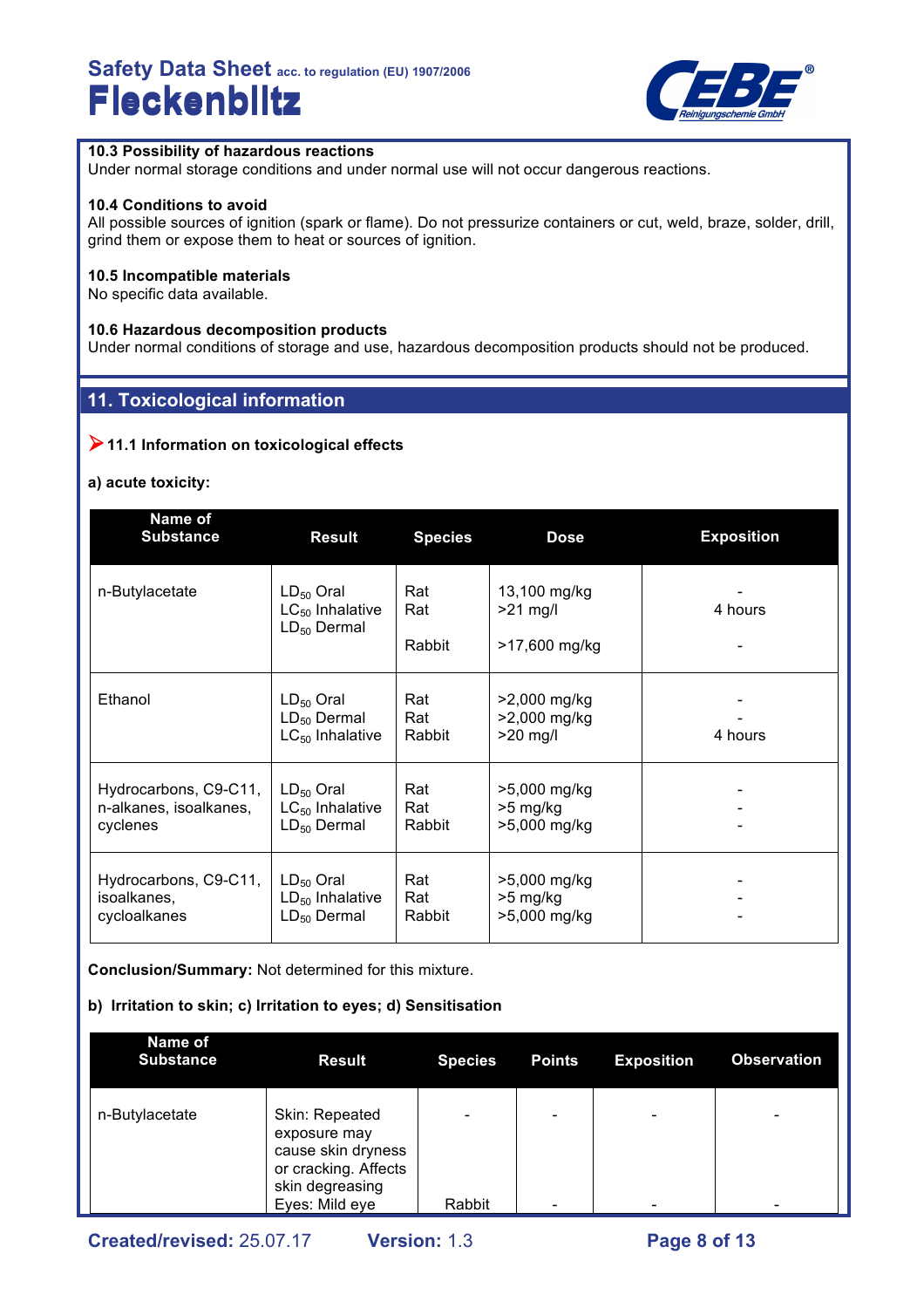

|                                                       | irritation<br>Sensitization: not<br>sensitizing                                           | Guinea Pig                     |  |  |
|-------------------------------------------------------|-------------------------------------------------------------------------------------------|--------------------------------|--|--|
| Ethanol                                               | Skin - non-irritant<br>Eyes - slightly<br>irritant<br>Sensitization - non-<br>sensitizing | Rabbit<br>Rabbit<br>Guinea Pig |  |  |
| Hydrocarbons, C9-<br>C11, isoalkanes,<br>cycloalkanes | Skin: Prolonged<br>skin contact may<br>defat the skin and<br>dermatitis                   |                                |  |  |
|                                                       | Eyes: Causes eye<br>complaints but no<br>damage to the eye<br>tissue                      |                                |  |  |
|                                                       | Sensitization: No<br>sensitizing effect<br>known                                          |                                |  |  |

**Conclusion / Summary:** Causes serious eye irritation. No sensitizing effects known.

**e) Germ cell mutagenicity:**

**Conclusion / Summary:** No known significant effects or critical hazards.

**f) carcinogenicity:**

**Conclusion / Summary:** No known significant effects or critical hazards.

**g) reproductive toxicity:**

**Conclusion / Summary:** No known significant effects or critical hazards.

**h) specific target organ toxicity single exposure**

**Conclusion / Summary:** No known significant effects or critical hazards.

**i) specific target organ toxicity after repeated exposure Conclusion / Summary:** No known significant effects or critical hazards.

### **j) Aspiration hazard**

**Conclusion / Summary:** No known significant effects or critical hazards.

**Teratogenicity**

**Conclusion / Summary:** No known significant effects or critical hazards. **Information on the likely routes of exposure:** No known significant effects or critical hazards.

### **Potential acute health effects**

**Inhalation:** No known significant effects or critical hazards. **Ingestion:** No known significant effects or critical hazards. **Skin contact:** No known significant effects or critical hazards. **Eye contact:** irritating to the eyes.

**Symptoms related to the physical, chemical and toxicological characteristics**

**Inhalation:** No specific data.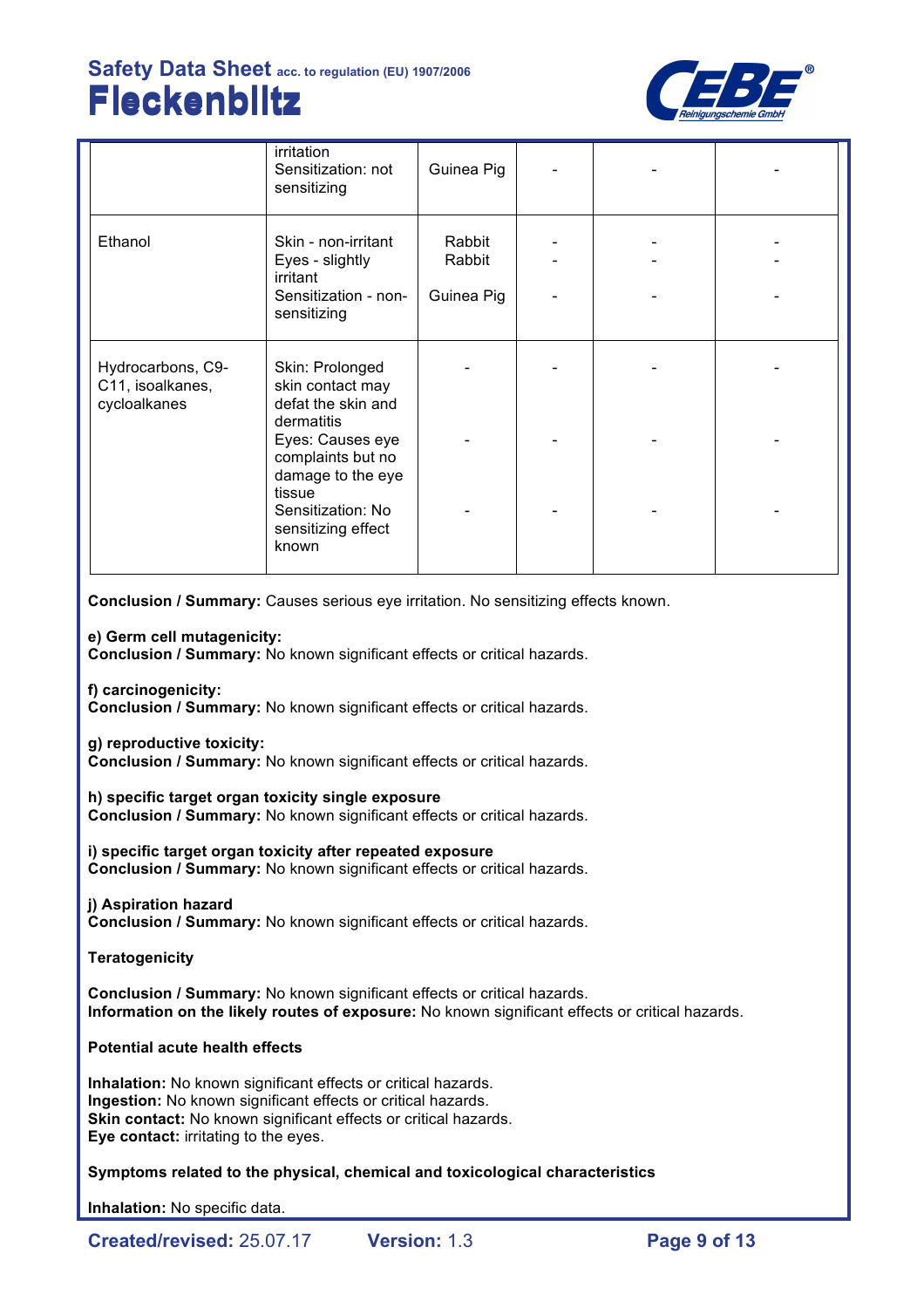

**Ingestion:** No specific data. **Skin contact:** No specific data. **Eye contact:** pain or irritation, lacrimation, redness.

**Delayed and immediate effects and also chronic effects from short and long term exposure**

**Short term exposure**

**Potential immediate effects:** Not determined for the mixture. **Potential delayed effects:** Not determined for the mixture.

**Long-term exposure**

**Potential immediate effects:** Not determined for the mixture. **Potential delayed effects:** Not determined for the mixture.

**Potential chronic health effects**

**Conclusion / Summary:** Not determined for the mixture.

**General:** No known significant effects or critical hazards. **Carcinogenicity:** No known significant effects or critical hazards. **Mutagenicity:** No known significant effects or critical hazards. **Teratogenicity:** No known significant effects or critical hazards. **Developmental effects:** No known significant effects or critical hazards. **Fertility effects:** No known significant effects or critical hazards.

**Other information:** Not determined for the preparation.

## **12. Ecological information**

## !**12.1 Toxicity**

| Name of<br>substance                              | <b>Result</b>                                                                                                                                           | <b>Species</b>                                                | <b>Exposition</b>                                        |
|---------------------------------------------------|---------------------------------------------------------------------------------------------------------------------------------------------------------|---------------------------------------------------------------|----------------------------------------------------------|
| n-Butylacetate                                    | $LC_{50}$ 62 mg/l<br>$EC_{50}$ 72.8 mg/l<br>$EC_{50}$ 675 mg/l<br>$EC_{50}$ 959 mg/l                                                                    | Fish<br>Daphnia Magna<br>Algae<br><b>Bakceria</b>             | 96 hours<br>24 hours<br>72 hours<br>18 hours             |
| Ethanol                                           | $LC_{50}$ > 100 mg/l<br>$EC_{50} > 100$ mg/l<br>$EC_{50} > 100$ mg/l                                                                                    | Fish<br>Daphnia Magna<br>Algae                                | 48 hours<br>24 hours                                     |
| Hydrocarbons, C9-C11,<br>isoalkanes, cycloalkanes | $LL_{50} > 1,000$ mg/l<br>$EL_0$ 1,000 mg/l<br>$EL_{50} > 1,000$ mg/l<br>NOELR 100 mg/l<br>$LL_{50}$ 3.6 mg/l<br>$EL_{50} > 22 - 46$ mg/l<br>1,000 mg/l | Fish<br>Daphnia<br>Algae<br>Algae<br>Fish<br>Daphnia<br>Algen | 96 hours<br>48 hours<br>96 hours<br>48 hours<br>72 hours |

**Conclusion/Summary:** Not determined for this mixture.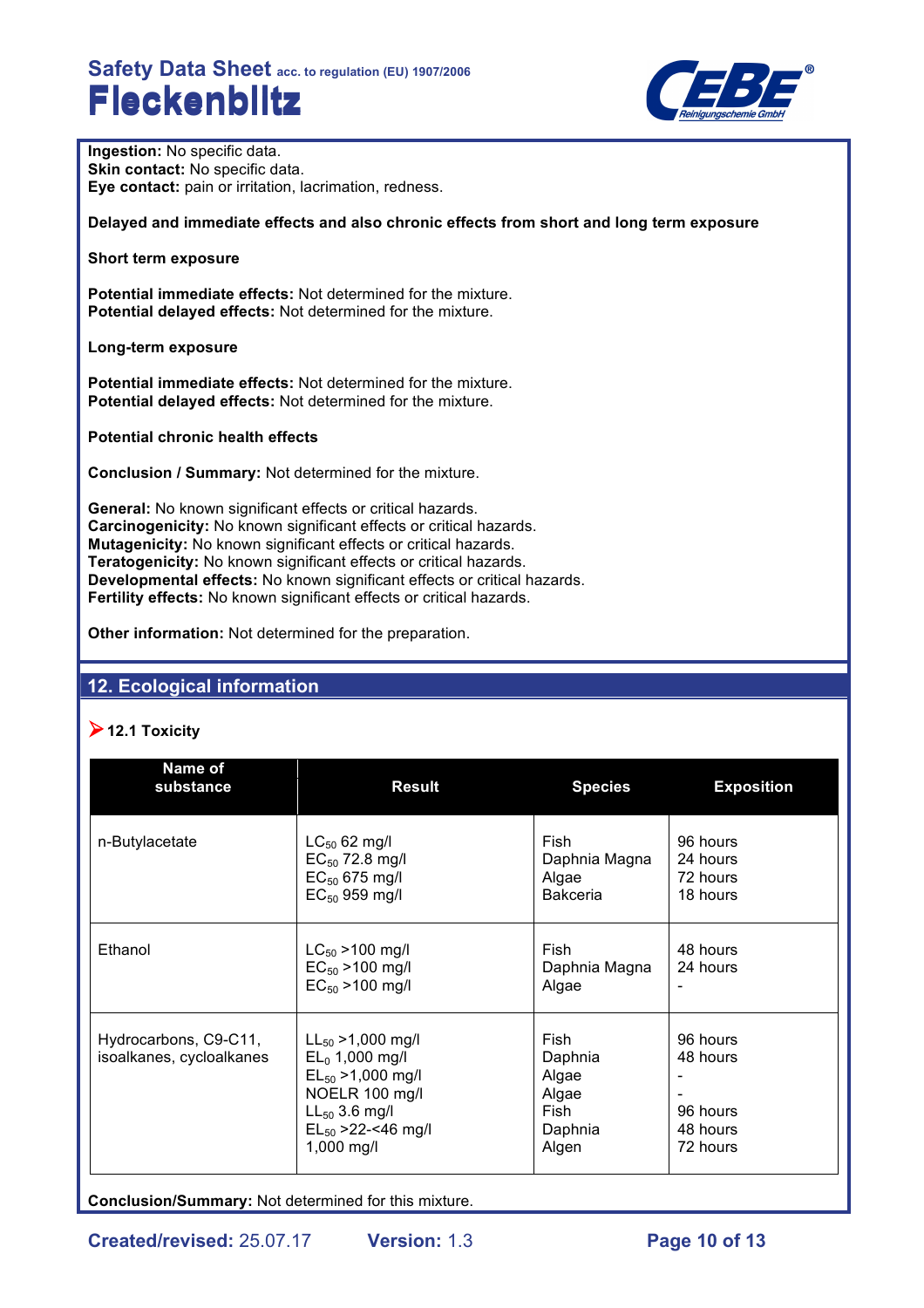

### **12.2 Persistence and degradability**

**Conclusion/Summary:** Not determined for this mixture.

#### **12.3 Bioaccumulative potential**

**Conclusion/Summary:** Not determined for this mixture.

**12.4 Mobility in soil**

**Partition coefficient ground/water (K<sub>OC</sub>):** Not determined for this mixture. **Mobilität:** Not determined for this mixture.

**12.5 Results of PBT and vPvB assessment PBT:** not applicable **vPvB:** not applicable

#### **12.6 Other adverse effects**

No special effects or hazards known.

### **13. Disposal considerations**

The information in this section contains generic advice and guidance. The list of Identified Uses in Section 1 should be consulted for any exposure scenario or when exposure scenarios on the available applicationspecific information.

Waste disposal according to EC Directives on waste and hazardous waste. Waste codes should be assigned by the user, preferably in collaboration with the waste disposal authorities.

#### **13.1 Waste treatment methods**

#### **Product**

**Methods of disposal:** The generation of waste should be avoided or minimized wherever possible. Empty containers or liners may retain some product residues. Material and its container must be disposed of in a safe way. Significant quantities of waste product residue should not be disposed of via the foul sewer but processed in a suitable effluent treatment plant. Dispose of surplus and non-recyclable products via a licensed waste disposal contractor. Disposal of this product, solutions and any by-products should at all times comply with the environmental protection requirements and waste disposal legislation and the requirements of local authorities. Avoid the proliferation and dispersal of spilled material and contact with soil, waterways, drains and sewers.

**Hazardous waste:** According to the information available to the supplier at the time of creation/editing of this safety data sheet this product is regulated as hazardious waste in the sense of EU regulation 2008/98/EC.

#### **Packaging**

**Methods of disposal:** The generation of waste should be avoided or minimized wherever possible. Waste packaging should be recycled.

**Special precautions:** This material and its container must be disposed of in a safe way. Empty containers or liners may retain some product residues. Avoid the proliferation and dispersal of spilled material and contact with soil, waterways, drains and sewers.

| 14. Transport information |                     |             |               |  |
|---------------------------|---------------------|-------------|---------------|--|
|                           |                     |             |               |  |
| <b>ADR/RID</b>            | <b>ADR/ADNR</b>     | <b>IMDG</b> | <b>IATA</b>   |  |
| Created/revised: 25.07.17 | <b>Version: 1.3</b> |             | Page 11 of 13 |  |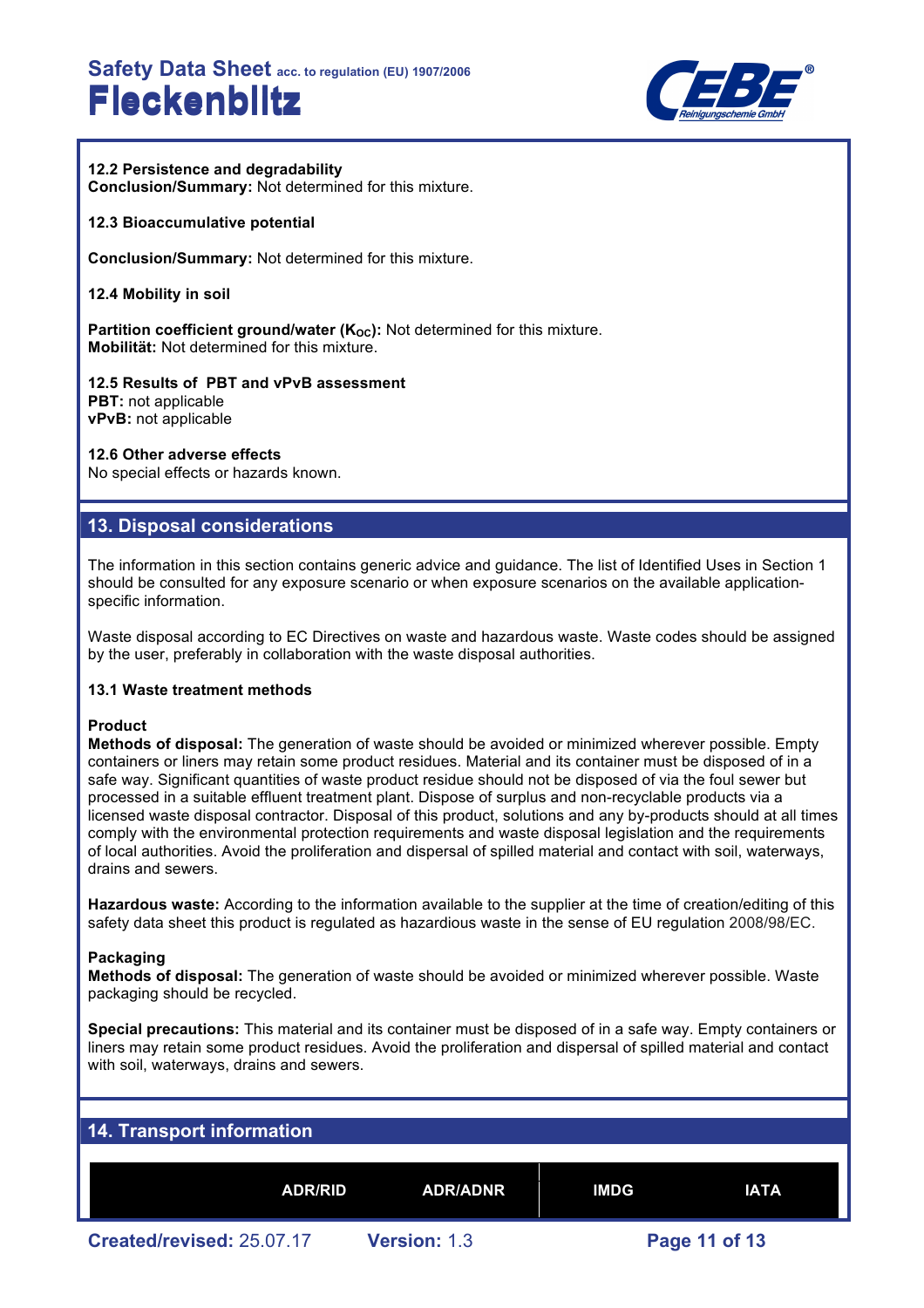

| 14.1 UN Number       | 1950            | 1950            | 1950            | 1950             |
|----------------------|-----------------|-----------------|-----------------|------------------|
| 14.2 UN proper       | <b>AEROSOLS</b> | <b>AEROSOLS</b> | <b>AEROSOLS</b> | AEROSOLS,        |
| shipping name        |                 |                 |                 | <b>FLAMMABLE</b> |
| 14.3 Transport       | 2(5F)           | 2(5F)           | 2.1             | 2.1              |
| hazard class(es)     |                 |                 |                 |                  |
| 14.4 Packing         |                 |                 |                 |                  |
| group                |                 |                 |                 |                  |
| 14.5                 | No.             | No.             | No.             | No.              |
| <b>Environmental</b> |                 |                 |                 |                  |
| hazards              |                 |                 |                 |                  |
| 14.6 Special         | None.           | None.           | None.           | None.            |
| precautions for      |                 |                 |                 |                  |
| iuser                |                 |                 |                 |                  |

**14.7 Transport in bulk according to Annex II of MARPOL 73/78 and the IBC Code** Not applicable.

!**Multiplier according to ADR / RID 1.1.6.3:** Not applicable for the product's pakaing unit.

!**Tunnel restriction code:** Not applicable for the product's pakaing unit.

# **15. Regulatory information**

**15.1 Safety, health, and environmental regulations/legislation specific for the substance/mixture**

**EC-Regulation Nr. 1907/2006 (REACh)**

**Appendix XIV - Index of substances that require permission Substances causing special concern:** None of the ingredients is listed.

**Appendix XVII – Restriction of the production, the distribution, and the use of specific hazardous substances, mixtures, ans products:** Not applicable.

!**Other EU-Regulations**

**Contents according to 648/2004 EC:**

>30% aliphatic hydrocarbons. Propellant: Propane. Butane.

#### **15.2 Chemical safety assessment**

This product contains substances that still require substance assessments.

## **16. Other information**

 $\triangleright$  Marks the information that was changed since the last version.

### **Abbreviations and acronyms:**

ADN/ADNR = European agreement for the international transport of hazardous materials on inland waterways

ADR = European agreement for the international transport of hazardous materials on roads

ATE = Estimation acute toxicity

BCF = Bio concentration factor

CLP = Regulation concerning the classification, labeling, and packaging Verordnung über die Einstufung, Kennzeichnung und Verpackung [Regulation (EC) No. 1272/2008]

CAS = Chemical Abstracts Services Number

DNEL = Derived Non-Effect Level

DPD = Mixture regulation [1999/45/EG]